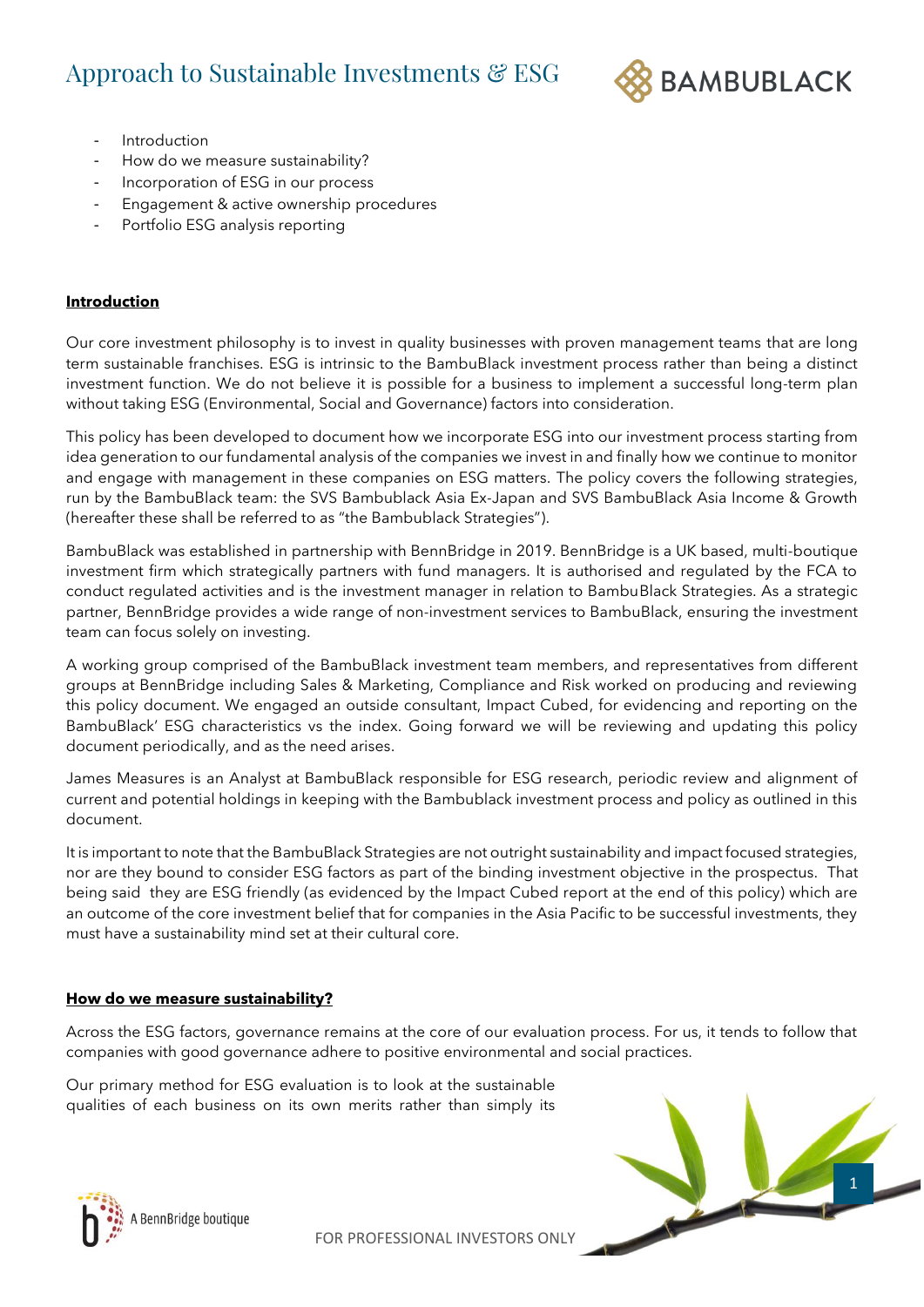comparative ESG score. This means we collect our own data on a company in assessing its ESG characteristics.



Additionally, we subscribe to the view that the management teams of smaller, newly listed companies are on a journey, and some are at the early stage of formalising their ESG processes. After following our evaluation process (which includes an ESG lens) we are able to own companies at the nascent stage of their sustainability journey and actively engage with a higher conviction than previously possible.

At BambuBlack we believe consideration of ESG risk factors are important for the protection of our investor's capital and to produce long-term, sustainable, risk-adjusted returns.

The table below outlines our investment process in relation to the PRI Principles. As a small business, we are currently not yet signatories of the PRI Principles but do support them.

| PRI PRINCIPLE                                                                                                      | <b>OUR APPROACH</b>                                                                                                                                                                                                                                                                                                                                                                                                                       |
|--------------------------------------------------------------------------------------------------------------------|-------------------------------------------------------------------------------------------------------------------------------------------------------------------------------------------------------------------------------------------------------------------------------------------------------------------------------------------------------------------------------------------------------------------------------------------|
| Principle 1: We will incorporate ESG issues into<br>and<br>decision-making<br>analysis<br>investment<br>processes. | We seek to incorporate ESG risk factors into our<br>investment process. When analysing companies we<br>review their ESG policy and identify areas of potential risk<br>or improvement. We identify ESG factors which we<br>review on an ongoing basis.                                                                                                                                                                                    |
| Principle 2: We will be active owners and<br>incorporate ESG issues into our ownership<br>policies and practices.  | Our investment process drives us to be active and<br>engaged investors across all our holdings. We actively<br>exercise our right to vote on topics such as board<br>composition, remuneration, share capital structure, risk<br>management etc. Due diligence on each proxy vote is<br>done internally and reviewed by the CIO, before being<br>submitted by BennBridge. Further information can be<br>found in our Proxy Voting Policy. |
| Principle 3: We will seek appropriate disclosure<br>on ESG issues by the entities in which we invest.              | Our investment process will identify available ESG<br>collateral, coupled with engaging with the management<br>team to identify ESG risk factors. These may be related to<br>(but not limited to) environmental, employment,<br>accounting, industry standards, dealing fairly with all<br>stakeholders, attrition rate, supply chain management<br>and audit.                                                                            |
| Principle 4: We will promote acceptance and<br>implementation of the Principles within the<br>investment industry. | We actively attend investment industry meetings related<br>to ESG topics. We aim to develop a media presence<br>through written insight and thought leadership pieces<br>with specific reference to ESG principles and risk factors.                                                                                                                                                                                                      |
| Principle 5: We will work together to enhance our<br>effectiveness in implementing the Principles.                 | Whilst any engagements undertaken to date have not<br>been on a collective basis, we are open to collaborative<br>engagement with other investors surrounding ESG risk<br>factors that we identify as significant and urgent.                                                                                                                                                                                                             |
| Principle 6: We will each report on our activities<br>and progress towards implementing the<br>Principles.         | We are currently working with a 3rd party vendor to<br>understand the strategy's positioning against various<br>ESG metrics. Going forward we will be carrying out this<br>ESG analysis annually.                                                                                                                                                                                                                                         |



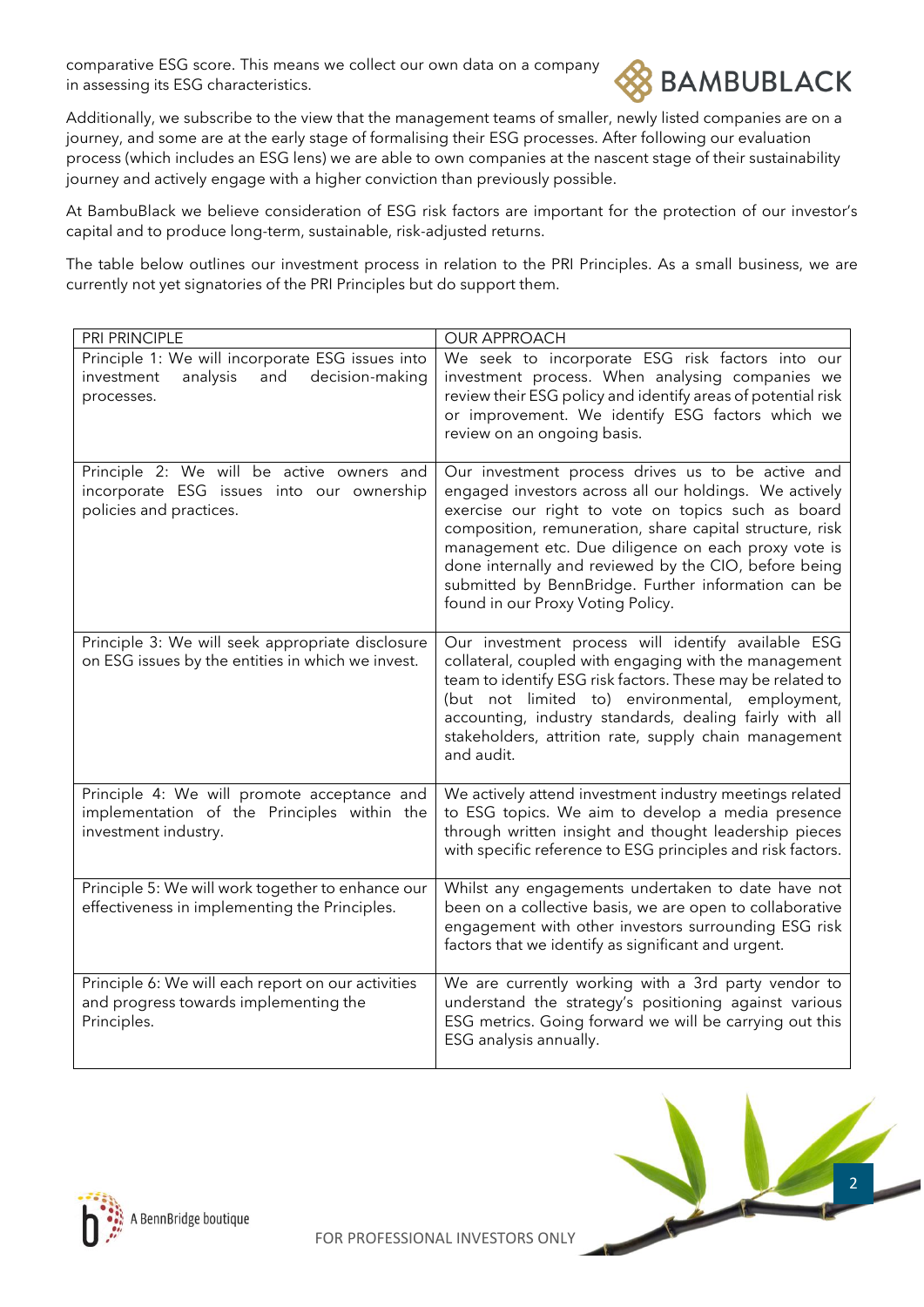

#### **Incorporation of ESG in our process**

We believe superior idea generation and stock selection within a broad and unconstrained investment universe, encompassing developed and emerging markets, can generate attractive returns. Outlined below are key elements that guide our portfolio construction and how ESG evaluation is interwoven throughout.



#### **Mega Trends & Themes**

Mega trends help us identify key themes and aid idea generation and providing guidance on where to look. They are a potential starting point for bottom-up research. Green Energy (Energy Transition) and Environmental Change are two key themes we explore. We have invested in companies at the forefront of green energy development, emission reduction and waste management. We have invested in multiple companies giving us exposure to all parts of the EV supply chain.

#### **Fundamental bottom-up analysis**

We believe qualitative, fundamental, bottom-up analysis is our strongest edge. As part of this process, we filter out a lot of 'destructive' business models which we define as those that create obvious ESG conflict. Being stock pickers at heart, the team spend most of their time evaluating businesses to pick companies that have an identifiable, sustainable edge, meeting company management, competitors, regulators, looking up and down the supply chain and monitoring IPOs.

We look to identify companies with strong, sustainable business models that have a positive impact on society, employees and shareholders. We do not invest in tobacco, gambling or stocks with human rights violations such as sweatshops. On an ongoing basis we monitor quarterly reports, news flow, company updates and industry insights to ensure we understand any factors that may influence the sustainability of the business. In addition to day-to-day monitoring, as a team, ESG data is managed on a spreadsheet matrix which enables us to compare all our holdings against key metrics.

When performing due diligence, we look to gather ESG data for our matrix such as, but not limited to:



3

FOR PROFESSIONAL INVESTORS ONLY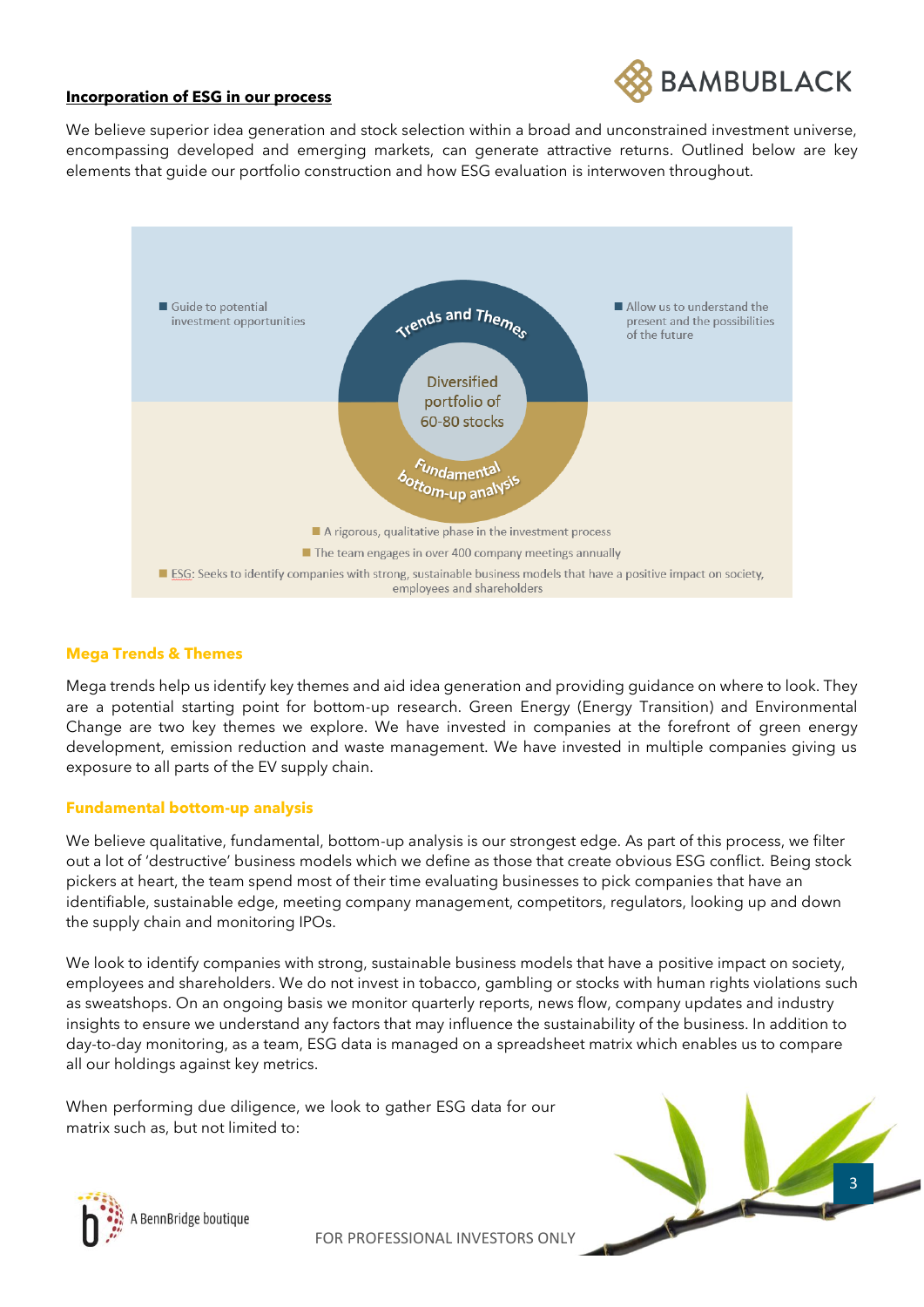

#### Environment:

- Environmental policies, awareness of environmental risks and challenges
- Initiatives used to offset impact or reduce negative by products
- Energy efficiency
- Company strategy and how they manage environmental risks
- Industry specific issues (Air and water pollution, biodiversity, waste management)

#### Social:

- Employee turnover
- Supply chain management
- Social impact with various stakeholders
- Data protection and privacy
- Gender and diversity
- Auditing and Monitoring
- Human rights and labour standards

#### Governance:

- Board of directors' independence, diversity, and relevant skill sets
- Board composition
- Effective executive remuneration
- Audit & accounting practices
- Alignment of interest between majority shareholders and minority shareholders
- Regulatory challenges
- Bribery and corruption

#### **Engagement & active ownership procedures**

We undertake due diligence and actively vote for each company we have invested in.

The voting process is outlined as follows:

- 1. Notification of proxy vote is received from Bennbridge.
- 2. Each item for voting is researched to ensure alignment to best voting principles.
- 3. Once approved the votes are submitted to Bennbridge for proxy voting.

Further information can be found in our Proxy Voting Policy.

# **Portfolio ESG analysis reporting**

While we have always considered ESG risk factors, we partnered with Impact Cubed, a third party ESG data specialist, in 2021 to help better understand how our portfolio composition measures along several key ESG metrics. It is important to state that the below metrics are not targeted but an output of our process.



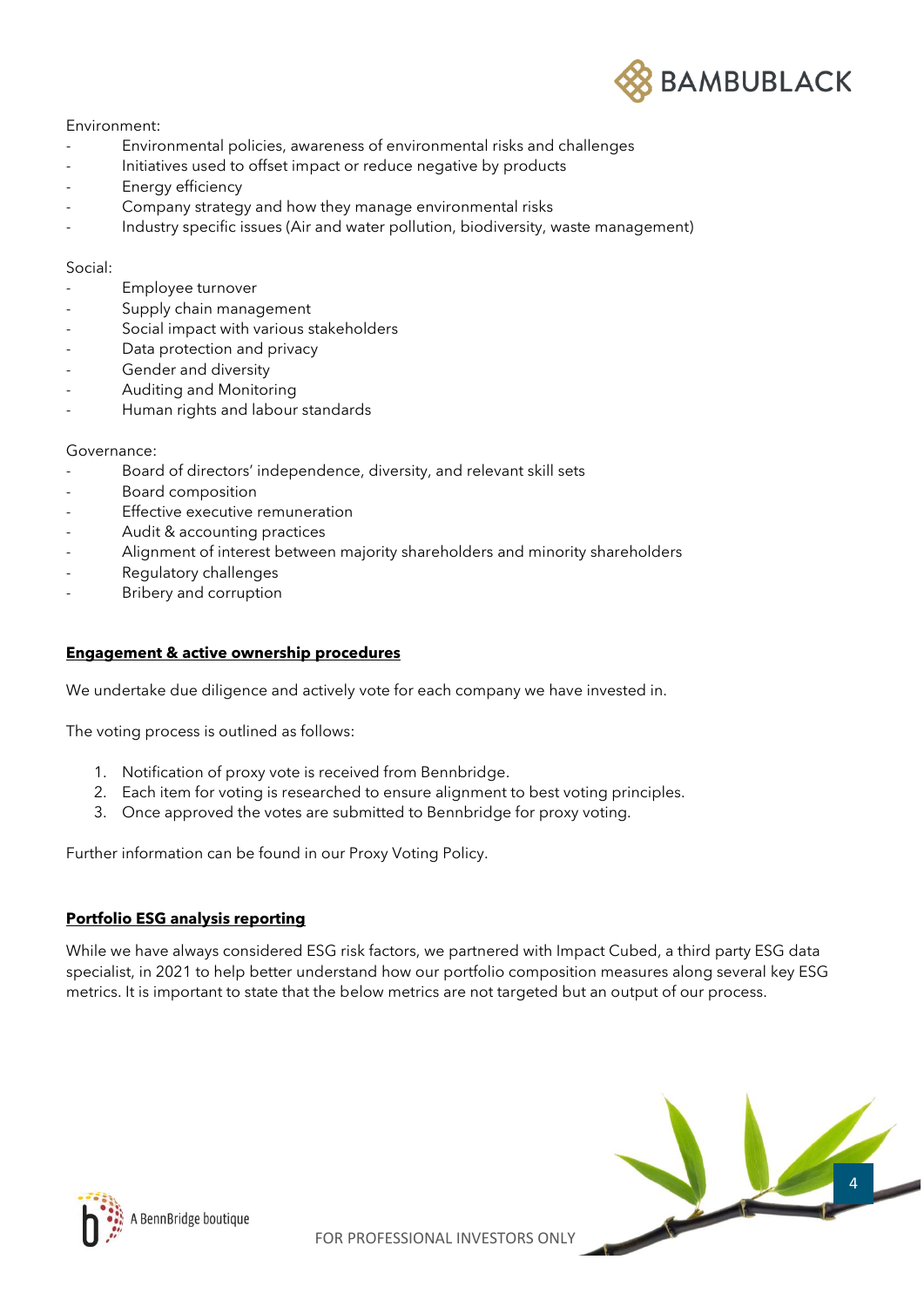



Source: Impact Cubed, June 2021

- The symmetrical navy circle in the middle of the graph represents the benchmark.
- The bright blue line shows the fund's factor exposures relative to its benchmark's values on each factor.

Impact Cubed uses standard deviations of each indicator to unify the scale in the impact graph. If the two lines were the same, this would mean the portfolio is tracking the benchmark closely on every impact factor.

When parts of the blue line which represent the portfolio are outside the benchmark circle, that indicates a positive impact. The further they are outside the benchmark circle, the bigger the active exposure of the fund to that particular-impact indicator. When the blue line falls inside the benchmark circle, this indicates that it has negative active exposure to an impact indicator.

All the indicators used in the model are positive indicators, meaning that the fund line falling outside the benchmark circle is always a positive. By looking at the graph, we can quickly tell how the positive and negative areas either side of the benchmark circle compare to each other in terms of size (summarised in the single impact number), and how the strategy's impacts are distributed between the different indicators.



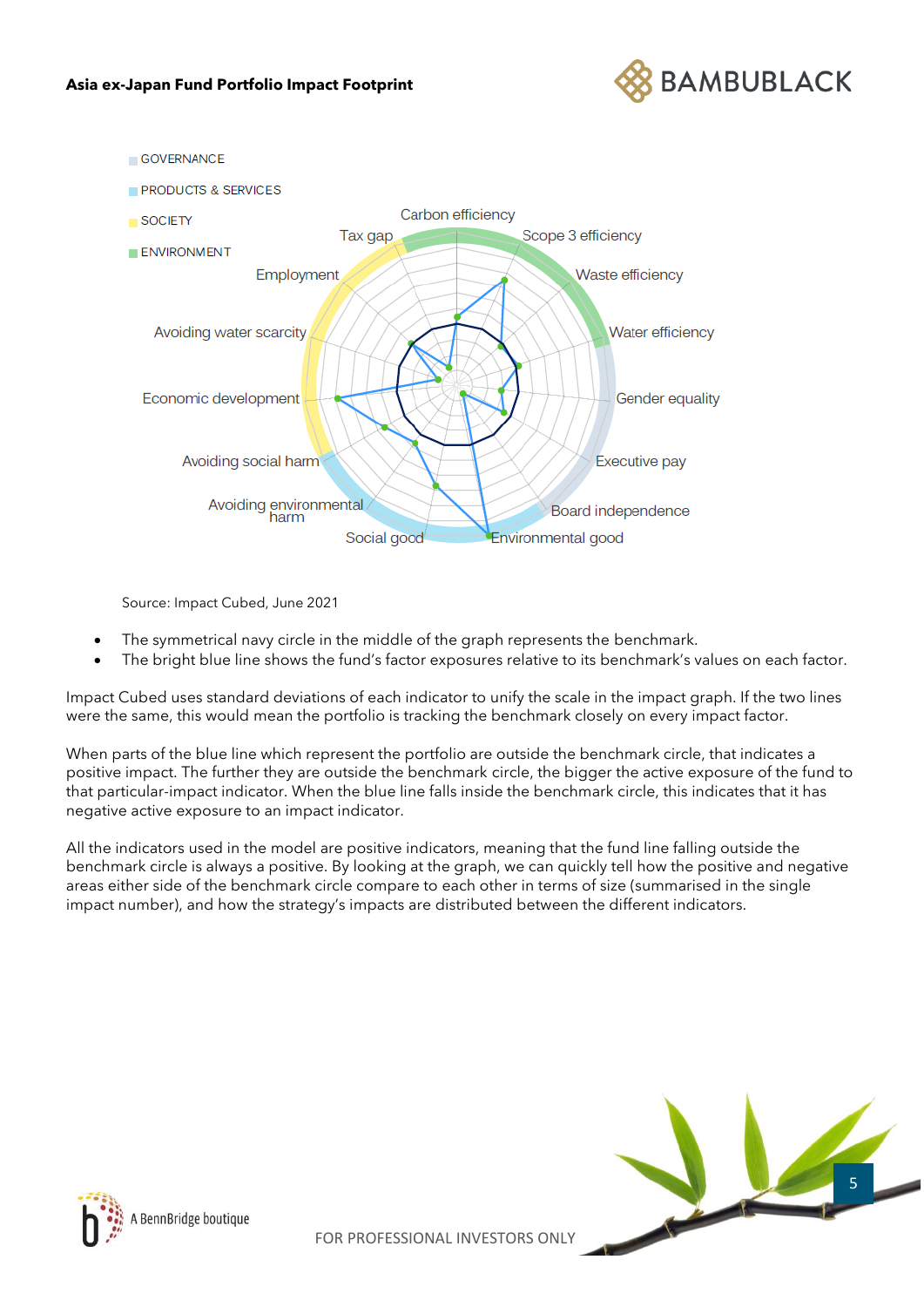#### **Fund impact measures**



|                             | Fund     | <b>Benchmark</b> | Based on company reported                                                                          |
|-----------------------------|----------|------------------|----------------------------------------------------------------------------------------------------|
| Carbon efficiency           | 89.39    | 395.71           | tons of GHG (Scope 1 & 2) emissions per \$1M revenue                                               |
| Scope 3 efficiency          | 206.51   | 513.22           | tons of Scope 3 emissions per \$1M revenue                                                         |
| Waste efficiency            | 398.70   | 336.34           | tons of waste generated per \$1M revenue                                                           |
| Water efficiency            | 7.64     | 9.53             | thousand cubic metres fresh water used per \$1M revenue                                            |
| Gender equality             | 16.2%    | 17.5%            | percentage of women in boards and top management                                                   |
| Executive pay               | 45.7     | 43.4             | ratio of executive level pay to average employee pay                                               |
| Board independence          | 52.0%    | 57.5%            | independent board members                                                                          |
| Environmental good          | 13.3%    | 2.2%             | portfolio allocated to environmental solutions                                                     |
| Social good                 | 21.1%    | 11.3%            | portfolio allocated to help alleviate social issues                                                |
| Avoiding environmental harm | 5.4%     | 7.0%             | portfolio allocated to environmentally destructive industries                                      |
| Avoiding social harm        | 0.4%     | 3.2%             | portfolio allocated to industries aggravating social issues                                        |
| Economic development        | \$23.700 | \$30,600         | median income of portfolio weighted geography of economic<br>activity                              |
| Avoiding water scarcity     | 2.71     | 2.54             | geographic water use (World Resource Institute scale 0-5 from most<br>to least water scarce areas) |
| Employment                  | 4.7%     | 4.7%             | unemployment in portfolio weighted area of economic activity                                       |
| Tax gap                     | 2.85%    | 2.08%            | estimated % tax avoided by corporate tax mitigation schemes                                        |

# **Our Approach to the UN Sustainable Development Goals (UN SDG)**

While we understand that not every goal is relevant to our investment strategy, we have tracked how our portfolio impacts the achievement of the UN Sustainable Development Goals.

The below chart illustrates the impact of \$1m invested in the specified BambuBlack strategy in real terms compared to the applicable index.



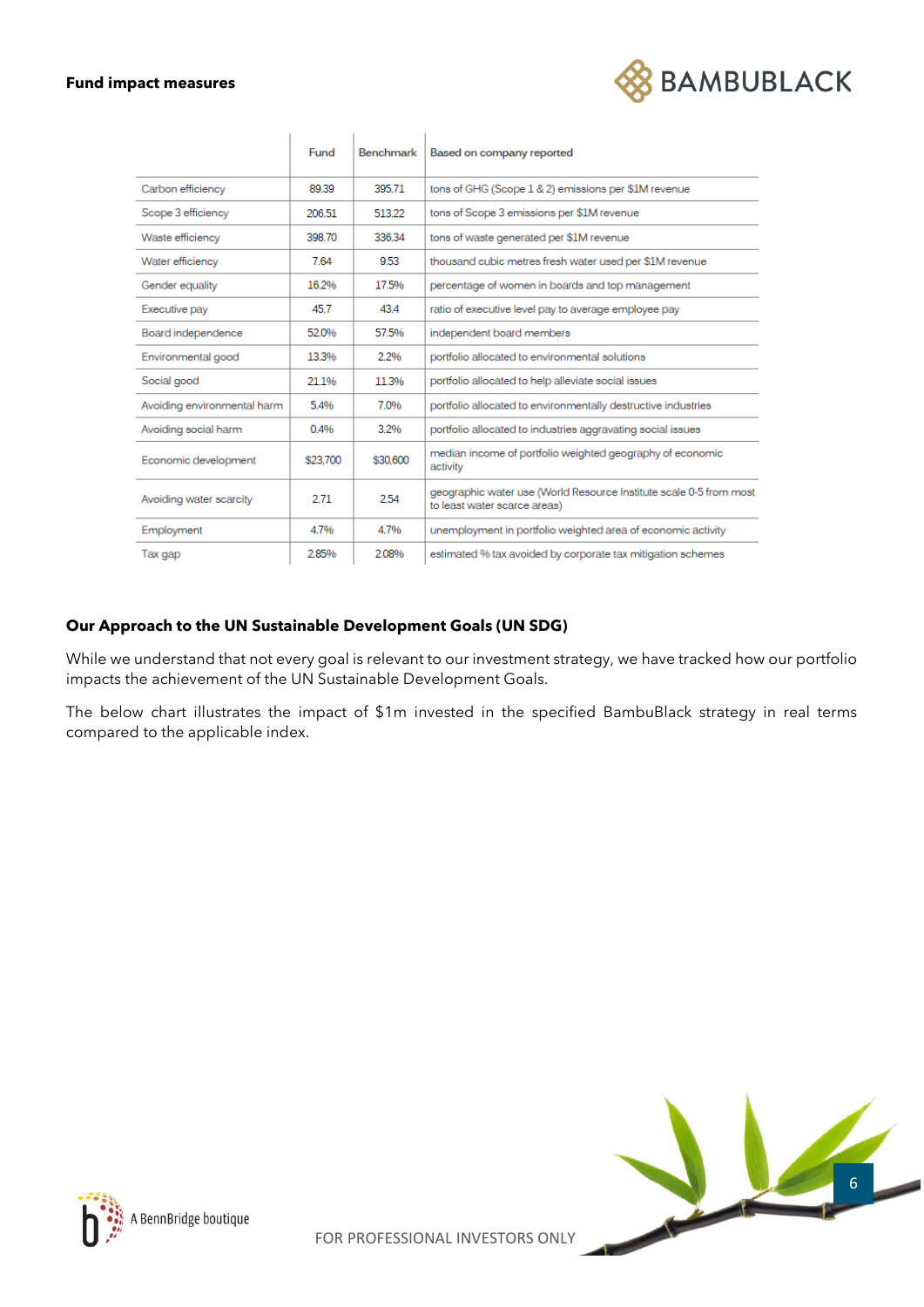

|                             |           | Real world equivalent                                                    | SDG relevance   |
|-----------------------------|-----------|--------------------------------------------------------------------------|-----------------|
| Carbon efficiency           | 99.74     | less tons of GHG (Scope1 & 2) emissions                                  | 7.15            |
| Scope 3 efficiency          | 110.89    | less tons of Scope 3 emissions                                           | 7.15            |
| Waste efficiency            | 18.96     | less tons of waste generated                                             | 6, 12, 14, 15   |
| Water efficiency            | 13        | less thousand cubic metres fresh water used                              | 6               |
| Gender equality             | $-1.396$  | fewer women in top management                                            | 5               |
| Executive pay               | $-2.3$    | more multiples of average employee pay paid to top executives            | 10              |
| Board independence          | $-5.5%$   | less board independence                                                  | 10.16           |
| Environmental good          | 11.1%     | more invested in industries contributing to solving environmental issues | most SDGs       |
| Social good                 | 9.8%      | more invested in industries helping alleviate social issues              | most SDGs       |
| Avoiding environmental harm | 1.6%      | less invested in industries aggravating environmental issues             | most SDGs       |
| Avoiding social harm        | 2.8%      | less invested in industries aggravating social issues                    | most SDGs       |
| Economic development        | \$6,800   | more economic activity in less developed economies                       | 1, 8, 9, 16, 17 |
| Avoiding water scarcity     | $-0.18$   | more water use in water scarce localities (World Resource Institute)     | 16.17           |
| Employment                  | 0.0%      | more economic activity in high unemployment geographies                  | 1.8, 11, 12, 16 |
| Tax gap                     | $-0.7796$ | less tax paid                                                            | 1, 9, 10, 16    |
|                             |           |                                                                          |                 |

#### **The impact of \$1m invested in the Asia ex-Japan Fund (compared to MSCI Asia Pacific ex Japan)**

Source: Impact Cubed, June 2021

The below table shows to what degree the portfolio contributes to each of the 17 SDGs.

The measure used is a weighted average of all factor exposures (relative to benchmark) mapped to a particular SDG, adjusted for the number of these factors. The weighted average takes into account the direct or indirect relationship between factors and a specific goal. The measure we use is the % of the portfolio by weight which outperforms the benchmark level on factors relevant to each SDG. For example a value plotted as 50% would imply that around half of the weight of portfolio is more aligned to the SDG than the index.



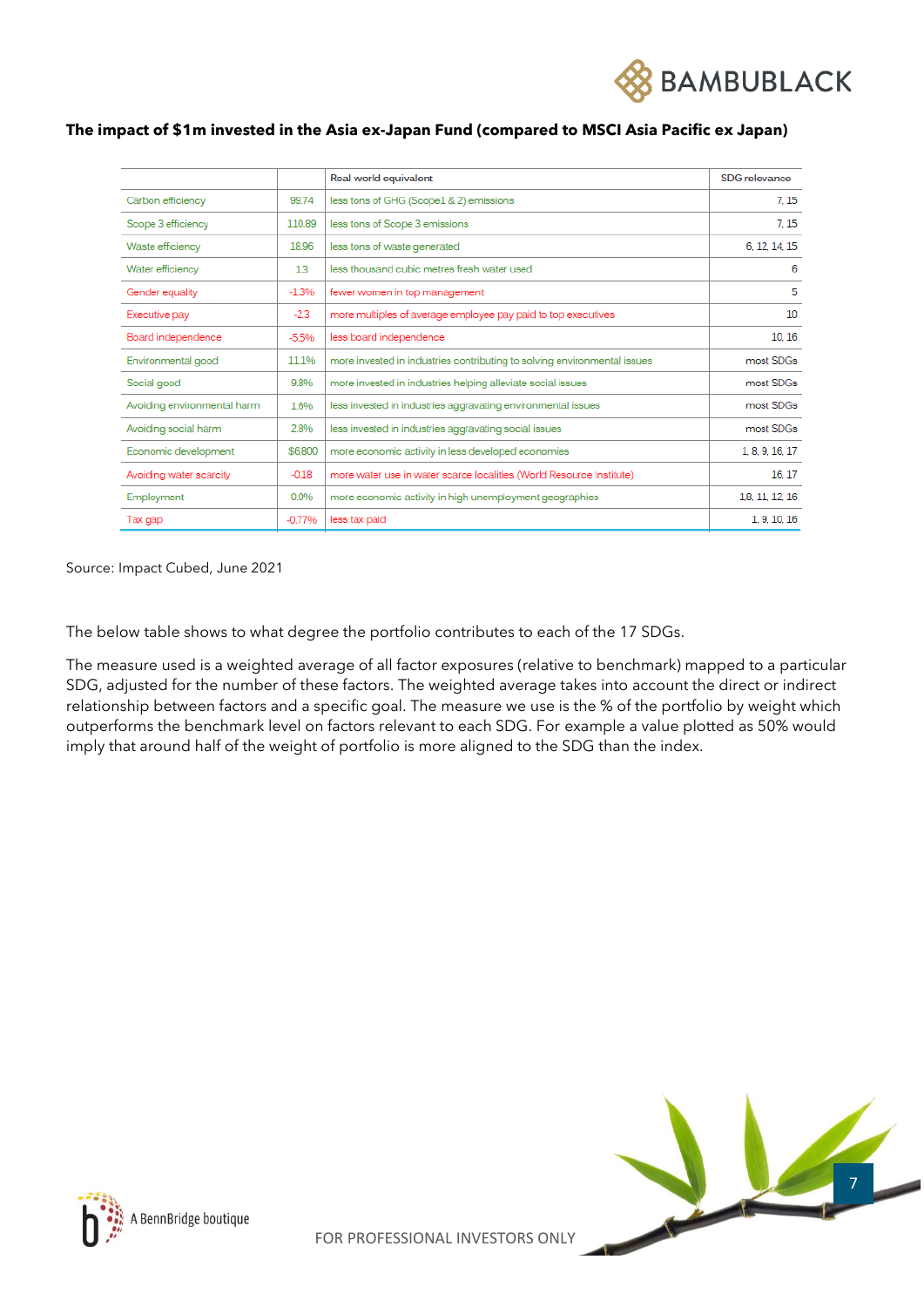

| <b>UN SDG PORTFOLIO EXPOSURE</b>                                     |                            |                                                                                                                                                                                                                                  |  |  |
|----------------------------------------------------------------------|----------------------------|----------------------------------------------------------------------------------------------------------------------------------------------------------------------------------------------------------------------------------|--|--|
| 1 NO POVERTY                                                         | 12<br>电转波                  | CARBON EFFICIENCY, GENDER EQUALITY, ENVIRONMENTAL GOOD, SOCIAL GOOD, ECONOMIC<br>DEVELOPMENT, EMPLOYMENT                                                                                                                         |  |  |
| 2 ZERO HUNGER                                                        | $\mathcal{W}$              | AX GAP, ENVIRONMENTAL GOOD, SOC<br>DEVELOPMENT EMPLOYMENT AVOIDI                                                                                                                                                                 |  |  |
| 3 GOOD HEALTH AND<br>WELLBEING                                       | $3 \frac{100}{20}$<br>-∿/∙ | , WASTE EFFICIENCY, WATER EFFICIENCY, GENDER EQUALITY, TAX GAP.<br>IOO, SOCIAL (1000, AVOIDING ENVIRONMENTAL HARM, AVOIDING SOCIAL)<br>T. AVOIDING WATER SCARCITY<br><b>CARBON EFFICIEN</b><br>ENVIRONMENTAL<br>HARM, EMPLOYME   |  |  |
| 4 QUALITY EDUCATION                                                  | $4 \text{--}$<br>Ш         | GENDER EQUALITY, TAX GAP, SOCIAL GOOD, EMPLOYMENT                                                                                                                                                                                |  |  |
| 5 GENDER EQUALITY                                                    | 5 22.<br>⊜                 | WATER EFFICIENCY, GENOER EQUALITY, EXECUTIVE PAY, ECONOMIC DEVELOPMENT, AVOIDING<br>WATER SCARCITY                                                                                                                               |  |  |
| <b>6 CLEAN WATER AND</b><br><b>SANITATION</b>                        | 6<br>ō                     | icijnich (Mallicevilji 1922.000, abčije 000<br>Na social (War Availing WATER Collicio)<br>weer<br>WASTE EFFICIENCY, WATER ER<br>ENVIRONMENTAL HARM, AVOID                                                                        |  |  |
| 7 AFFORDABLE AND CLEAN<br><b>ENERGY</b>                              | ö                          | CARSON EPPICIENCY, ENVIRONMENTAL CRASH AND RESIDENTIAL CONTRACTOR                                                                                                                                                                |  |  |
| <b>8 DECENT WORK AND</b><br>ECONOMIC GROWTH                          | <b>B</b> monotonical<br>m  | CARBON EFFICIENCY, WASTE EFFICIENCY, WATER EFFICIENCY, EXECUTIVE PAY, BOARD<br>INDEPENDENCE, TAX GAP, ENVIRONMENTAL GOOD, SOCIAL GOOD, AVOIDING ENVIRONMENTAL<br>HARM, ECONOMIC DEVELOPMENT, EMPLOYMENT, AVOIDING WATER SCARCITY |  |  |
| 9 INDUSTRY, INNOVATION<br><b>AND INFRASTRUCTURE</b>                  | 91.000<br>♣                | CARBON EFFICIENCY, WASTE EFFICIENCY, WA<br>SOCIAL GOOD, AVOIDING ENVIRONMENTAL H<br>DEVELOPMENT, AVOIDING WATER SCARCITY<br>ER EFFICIENCY, TAX CAP, ENVIRONMENTAL GOOD<br>IM AVOIDINT SCOVE HARM, ECONOMIC                       |  |  |
| <b>10 REDUCED INEQUALITIES</b>                                       | 10 mm<br>食                 | SENDER EQUALITY, EXÉCUTIVE FAY, BOARD INDEPENDENCE, TAX GAP, ECONOMIC DEVELOPMENT<br>EXPLOYMENT, AVOIDING WATER SCARCITY                                                                                                         |  |  |
| <b>11 SUSTAINABLE CITIES</b><br><b>AND COMMUNITIES</b>               | <b>II</b> month<br>aille   | CARBON EFFICIENCY, WASTE<br>SOCIAL GOOD, AVOIDING ENV<br>DEVELOPMENT, EMPLOYMEN                                                                                                                                                  |  |  |
| <b>12 RESPONSIBLE</b><br><b>CONSUMPTION AND</b><br><b>PRODUCTION</b> | $12 \frac{cm}{cm}$<br>ററ   | CARBON EFFICIENCY, WASTE EFFICIENCY, WA<br>GOOD, AVOIDING ENVIRONMENTAL HARM, AV<br><b>DOOD</b> NOCH<br><b>E SOCIAL HAND PANELS TA</b>                                                                                           |  |  |
| <b>13 CLIMATE ACTION</b>                                             | 13 000<br>o                | <b>CARBON EFFICIENCY, WAS IE</b> EFFICIENCY, WATER EFFICIENCY, ENVIRONMENTAL GOOD, AVOIDING<br><b>ENVIRONMENTAL HARM, ECO</b> NOMIC DEVELOPMENT, AVOIDING WATER SCARDITY                                                         |  |  |
| <b>14 LIFE BELOW WATER</b>                                           | <b>Williams</b>            | ICENEY, WASTE EFFICIENCY, WATER EFFICIENCY, ENVIRONMENTAL (<br>VTAL HARM, AVOIDING WATER SCARCITY<br><b>CARBON EF</b><br>JOCG, AVOIDING<br><b>ENVIRONME</b>                                                                      |  |  |
| 15 LIFE ON LAND                                                      | 15<br>Ģ.                   | CARBON EFFICIEN<br><b>A PARTIES IN THE REPORT OF A PARTIES OF A PARTIES OF A PARTIES OF A PARTIES OF A PARTIES OF A PARTIES OF A PARTIES</b>                                                                                     |  |  |
| <b>16 PEACE, JUSTICE AND</b><br><b>STRONG INSTITUTIONS</b>           | $16 \frac{m}{m}$           | GENDER EQUALITY, EXECUTIVE PAY, BOARD INDEPENDENCE, TAX GAP, ENVIRONMENTAL GOOD.<br>SOCIAL GOOD, AVOIDING ENVIRONMENTAL HARM, AVOIDING SOCIAL HARM, ECONOMIC.<br>DEVELOPMENT, EMPLOYMENT                                         |  |  |
| <b>17 PARTNERSHIPS FOR THE</b><br>GOALS                              | $\eta$ and<br>❀            | SENDER EQUALITY, EXECUTIVE PAY, TAX GAP, ECONOMIC DEVELOPMENT                                                                                                                                                                    |  |  |

Source: Impact Cubed, June 2021





FOR PROFESSIONAL INVESTORS ONLY